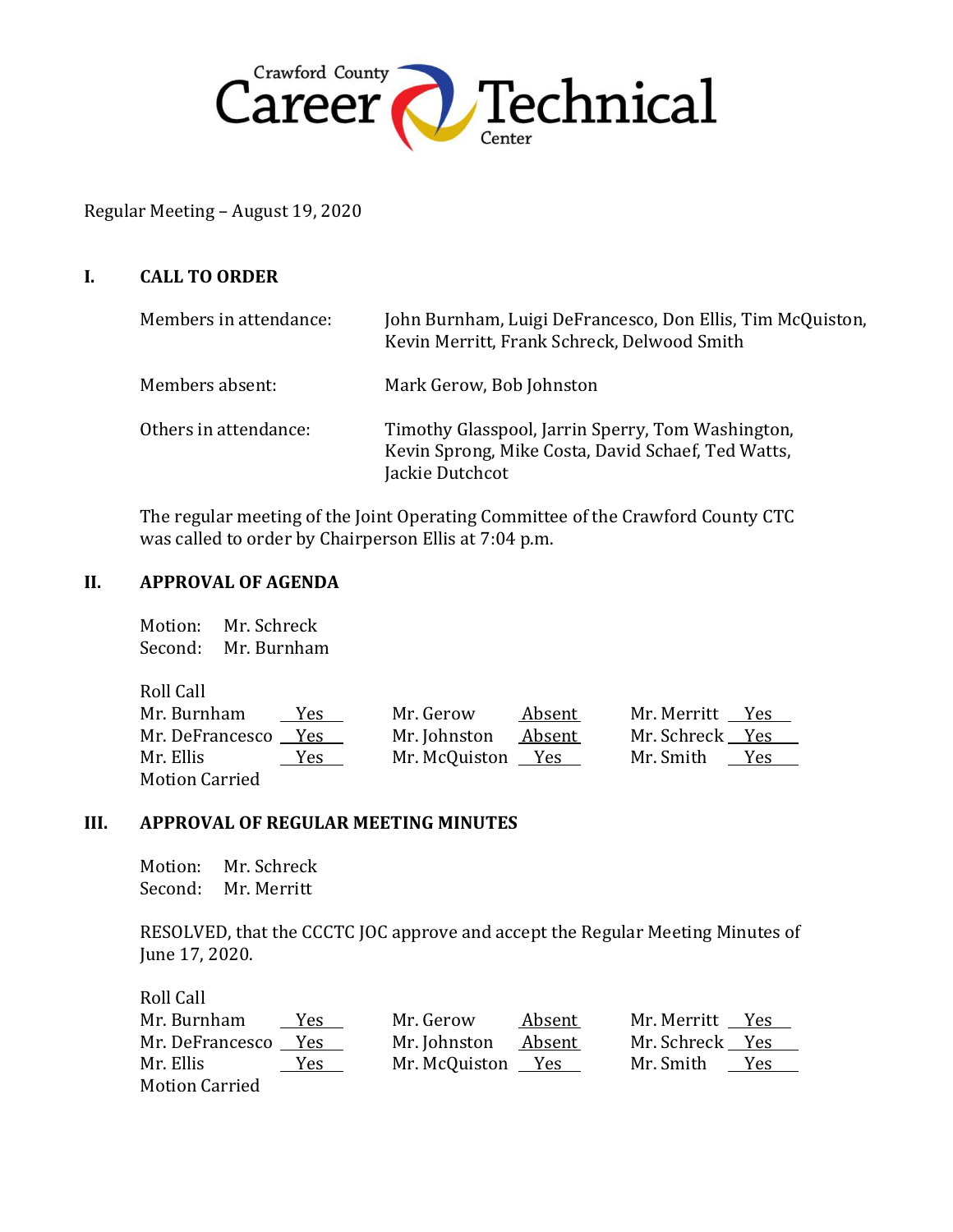## **IV. FINANCIAL**

Motion: Mr. Merritt Second: Mr. McQuiston

RESOLVED, that the CCCTC JOC approve and accept the following financial items:

- **A. Expenditures** General Fund bills for June in the amount of \$380,103.25, July in the amount of \$241,632.09 and August in the amount of \$477,152.14, totaling \$1,098,887.48 as presented to the JOC members prior to the meeting for review. A copy of the listing to be made part of the minutes of this meeting.
- **B. Reports** as presented:
	- **1. Treasurer's Report**  June
	- **2. Activities Report**  fourth quarter of the 2019-20 school year
	- **3. Shop Report**  June and July

Roll Call

| Mr. Burnham     | Yes  | Mr. Gerow         | Absent | Mr. Merritt Yes |     |
|-----------------|------|-------------------|--------|-----------------|-----|
| Mr. DeFrancesco | Yes. | Mr. Johnston      | Absent | Mr. Schreck Yes |     |
| Mr. Ellis       | Yes  | Mr. McQuiston Yes |        | Mr. Smith       | Yes |
| Motion Carried  |      |                   |        |                 |     |

## **V. COMMUNICATION**

**•**US Department of Education - Find Something New Campaign •*The Meadville Tribune* - CCCTC Graduates' Employment

## **VI. OLD BUSINESS**

## **VII. EXECUTIVE SESSION**

An Executive Session for Contract Negotiations, Personnel, and Legal matters was held from 7:11 p.m. - 7:26 p.m.

## **VIII. NEW BUSINESS**

# **A. Professional Contract Ratification**

Motion: Mr. Merritt Second: Mr. Schreck

> RESOLVED, that the CCCTC JOC adopt Resolution 2020-I to ratify the collective bargaining agreement between the Crawford County CTC's Joint Operating Committee and Crawford County CTC's Education Association for the period July 1, 2020 through June 30, 2021.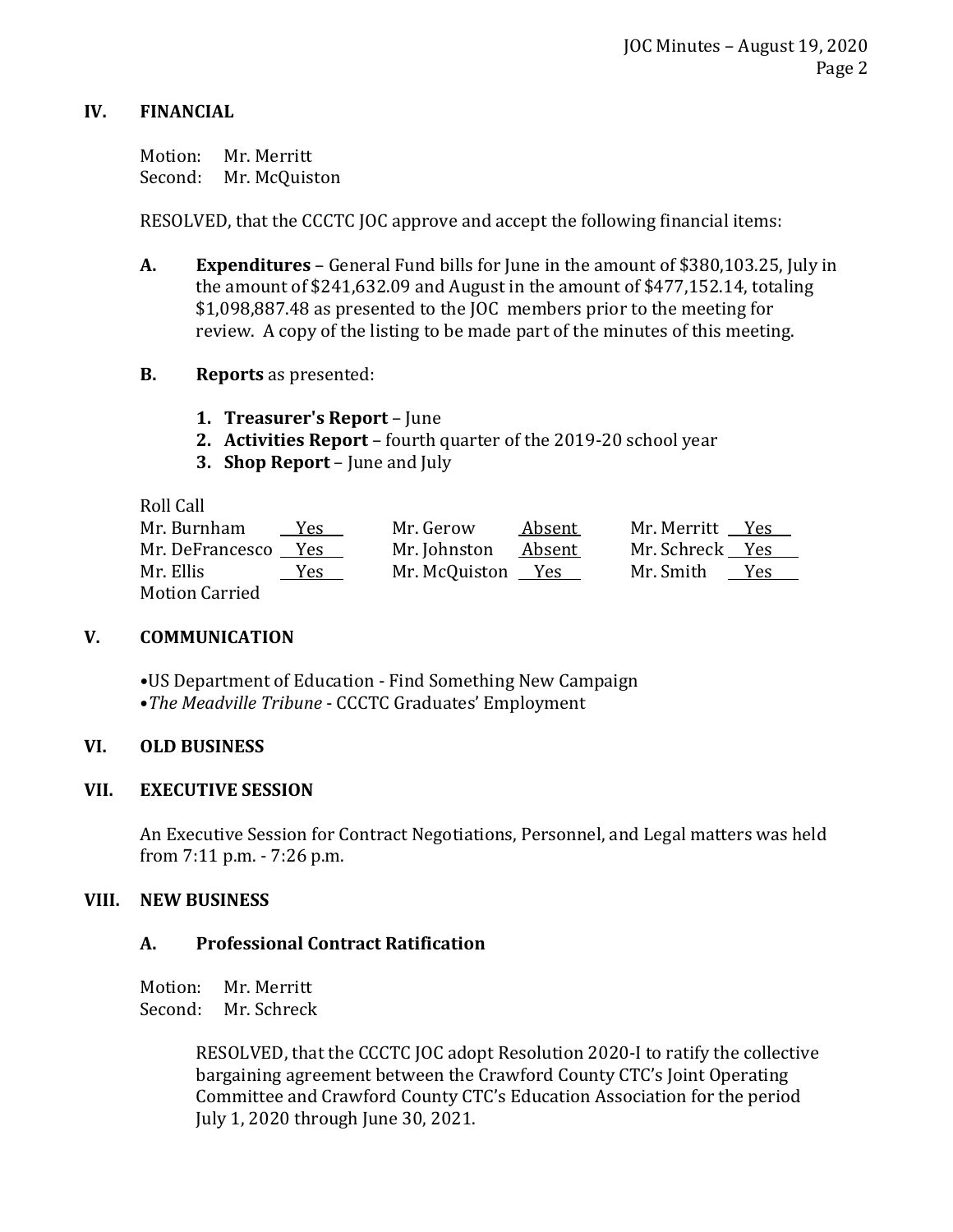| Roll Call             |     |                   |        |                 |            |
|-----------------------|-----|-------------------|--------|-----------------|------------|
| Mr. Burnham           | Yes | Mr. Gerow         | Absent | Mr. Merritt Yes |            |
| Mr. DeFrancesco       | Yes | Mr. Johnston      | Absent | Mr. Schreck Yes |            |
| Mr. Ellis             | Yes | Mr. McQuiston Yes |        | Mr. Smith       | <b>Yes</b> |
| <b>Motion Carried</b> |     |                   |        |                 |            |

#### **B. Bookkeeper Resignation**

Motion: Mr. Burnham Second: Mr. Merritt

> RESOLVED, that the CCCTC JOC accept the resignation of Trisha Palmer, Bookkeeper, effective July 31, 2020.

| Roll Call             |      |                   |        |                 |     |
|-----------------------|------|-------------------|--------|-----------------|-----|
| Mr. Burnham           | Yes. | Mr. Gerow         | Absent | Mr. Merritt Yes |     |
| Mr. DeFrancesco Yes   |      | Mr. Johnston      | Absent | Mr. Schreck Yes |     |
| Mr. Ellis             | Yes  | Mr. McQuiston Yes |        | Mr. Smith       | Yes |
| <b>Motion Carried</b> |      |                   |        |                 |     |

## **C. Practical Nursing Part-time Clinical Instructor Resignation/Retirement**

Motion: Mr. DeFrancesco Second: Mr. Smith

> RESOLVED, that the CCCTC JOC accept the resignation/retirement of Helen Jacobson, part-time Clinical Instructor for the Practical Nursing program, effective September 1, 2020. Also, that Ms. Jacobson be approved as a Practical Nursing instructor substitute at an hourly rate of \$26.50.

Roll Call

| Mr. Burnham           | <u>Yes</u> | Mr. Gerow         | Absent | Mr. Merritt     | Yes |
|-----------------------|------------|-------------------|--------|-----------------|-----|
| Mr. DeFrancesco       | Yes        | Mr. Johnston      | Absent | Mr. Schreck Yes |     |
| Mr. Ellis             | Yes        | Mr. McQuiston Yes |        | Mr. Smith       | Yes |
| <b>Motion Carried</b> |            |                   |        |                 |     |

#### **D. Instructional Aide Appointment**

Motion: Mr. DeFrancesco Second: Mr. Merritt

> RESOLVED, that the CCCTC JOC approve the appointment of Ken Saulsbery as an Instructional Aide effective August 28, 2020 at an hourly rate of \$15.00 plus fringe benefits for the 2020-21 school year.

| Mr. Burnham           | Yes | Mr. Gerow         | Absent | Mr. Merritt     | Yes |
|-----------------------|-----|-------------------|--------|-----------------|-----|
| Mr. DeFrancesco       | Yes | Mr. Johnston      | Absent | Mr. Schreck Yes |     |
| Mr. Ellis             | Yes | Mr. McQuiston Yes |        | Mr. Smith       | Yes |
| <b>Motion Carried</b> |     |                   |        |                 |     |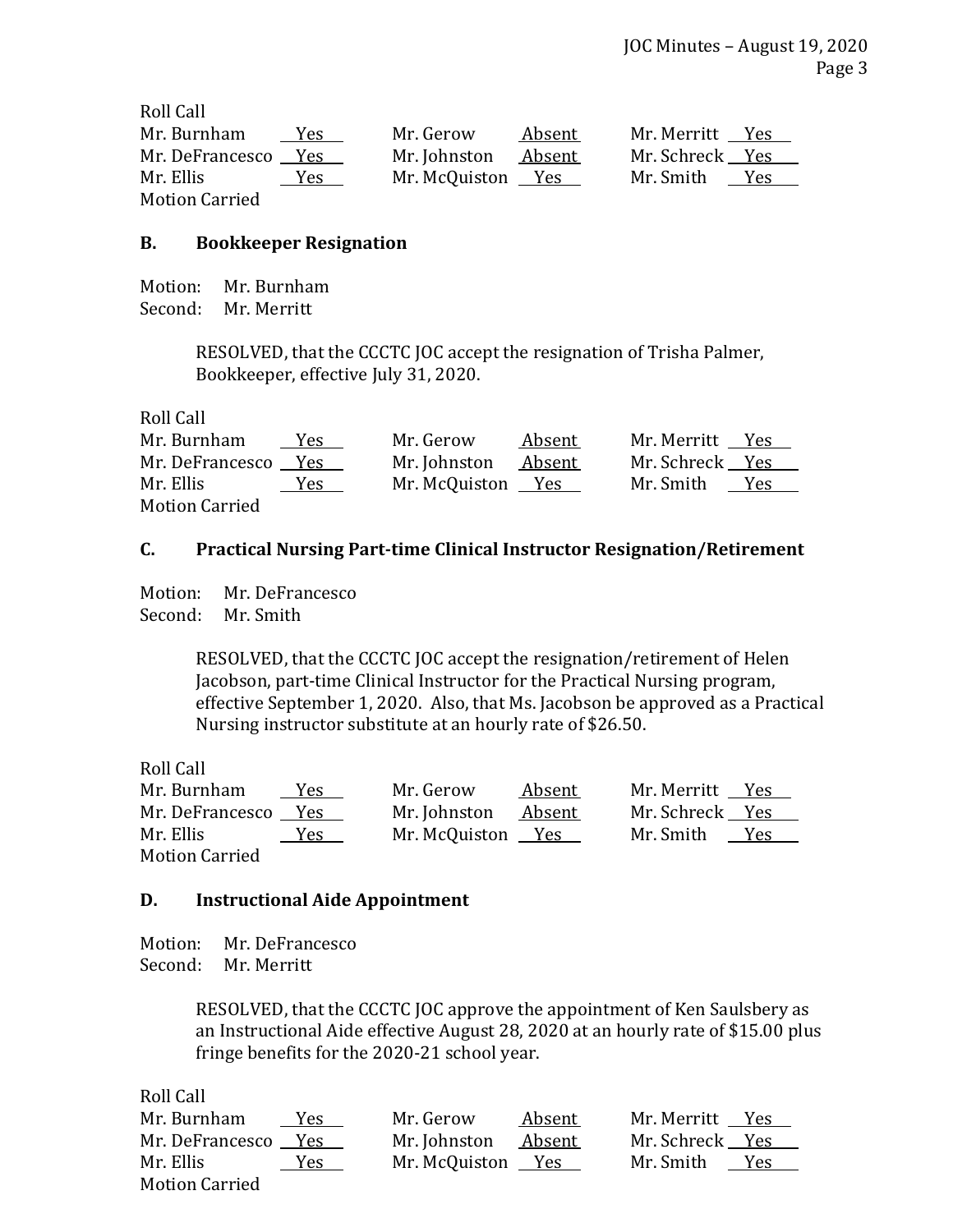## **E. Open Records Officer**

Motion: Mr. Burnham Second: Mr. Merritt

> RESOLVED, that the CCCTC JOC approve the appointment of Jaquelynn Dutchcot, Business Manager, as the Open Records Officer for Right-to-Know requests.

Roll Call Mr. Burnham Yes Mr. Gerow Absent Mr. Merritt Yes Mr. DeFrancesco Yes Mr. Johnston Absent Mr. Schreck Yes Mr. Ellis Yes Mr. McQuiston Yes Mr. Smith Yes Motion Carried

## **F. Compensation Plans**

#### **1. Business Manager**

Motion: Mr. Merritt

Second: Mr. McQuiston

RESOLVED, that the CCCTC JOC approve the Compensation Plan for the Business Manager for July 1, 2020 through June 30, 2024 as presented and reviewed in the Executive Session. A copy of the aforementioned document shall be retained in the office of the Board Secretary.

Roll Call Mr. Burnham Yes Mr. Gerow Absent Mr. Merritt Yes Mr. DeFrancesco Yes Mr. Johnston Absent Mr. Schreck Yes Mr. Ellis Yes Mr. McQuiston Yes Mr. Smith Yes Motion Carried

## **2. Practical Nursing Coordinator**

Motion: Mr. Merritt Second: Mr. Burnham

> RESOLVED, that the CCCTC JOC approve the Compensation Plan for the Practical Nursing Coordinator for July 1, 2020 through June 30, 2021 as presented and reviewed in the Executive Session. A copy of the aforementioned document shall be retained in the office of the Board Secretary.

| Mr. Burnham           | <b>Yes</b> | Mr. Gerow         | Absent | Mr. Merritt Yes |            |
|-----------------------|------------|-------------------|--------|-----------------|------------|
| Mr. DeFrancesco       | Yes        | Mr. Johnston      | Absent | Mr. Schreck Yes |            |
| Mr. Ellis             | Yes        | Mr. McQuiston Yes |        | Mr. Smith       | <b>Yes</b> |
| <b>Motion Carried</b> |            |                   |        |                 |            |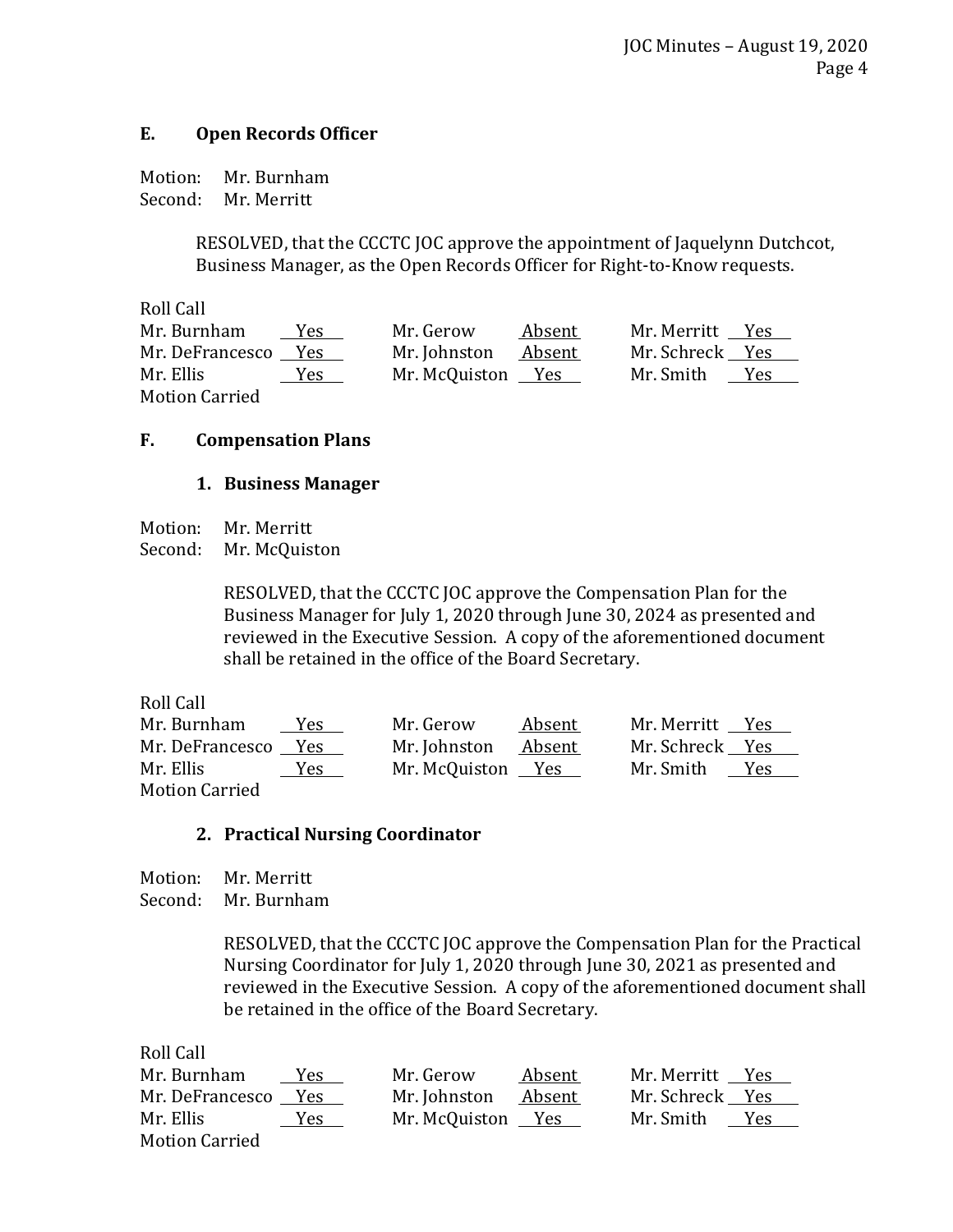## **G. Substitute List**

Motion: Mr. Merritt Second: Mr. Burnham

> RESOLVED, that the CCCTC JOC approve the day-to-day substitute list for the 2020-21 school year as presented.

Roll Call

| Mr. Burnham           | Yes        | Mr. Gerow         | Absent | Mr. Merritt     | Yes |
|-----------------------|------------|-------------------|--------|-----------------|-----|
| Mr. DeFrancesco       | Yes        | Mr. Johnston      | Absent | Mr. Schreck Yes |     |
| Mr. Ellis             | <u>Yes</u> | Mr. McQuiston Yes |        | Mr. Smith       | Yes |
| <b>Motion Carried</b> |            |                   |        |                 |     |

## **H. Student Handbook**

Motion: Mr. Merritt Second: Mr. DeFrancesco

> RESOLVED, that the CCCTC JOC approve the Student Information Handbook for the 2020-21 school year as presented, with required updates.

Roll Call

| Mr. Burnham           | <u>Yes</u> | Mr. Gerow         | Absent | Mr. Merritt Yes |     |
|-----------------------|------------|-------------------|--------|-----------------|-----|
| Mr. DeFrancesco Yes   |            | Mr. Johnston      | Absent | Mr. Schreck Yes |     |
| Mr. Ellis             | Yes        | Mr. McQuiston Yes |        | Mr. Smith       | Yes |
| <b>Motion Carried</b> |            |                   |        |                 |     |

## **I. Perkins Funding – Local Plan**

Motion: Mr. Merritt Second: Mr. Burnham

> RESOLVED, that the CCCTC JOC approve the following elements of the Perkins Local Plan in the amount of \$153,936.00 be approved for the 2020-21 year:

- **1. Special Populations Coordinator** Gary Decker to be determined, pending the current negotiated contract's salary schedule.
- **2. Instructional Aides** Ken Saulsbery (\$15.00/hour); Cindy Harry, Gary Yaeger and Don Quindardo (\$16.50/hour) - 1274 hours; Denise Gabel (\$15.75/hour) - approximately 750 hours.

| Mr. Burnham           | Yes.       | Mr. Gerow         | Absent        | Mr. Merritt Yes |             |
|-----------------------|------------|-------------------|---------------|-----------------|-------------|
| Mr. DeFrancesco Yes   |            | Mr. Johnston      | <u>Absent</u> | Mr. Schreck Yes |             |
| Mr. Ellis             | <u>Yes</u> | Mr. McQuiston Yes |               | Mr. Smith       | Y <u>es</u> |
| <b>Motion Carried</b> |            |                   |               |                 |             |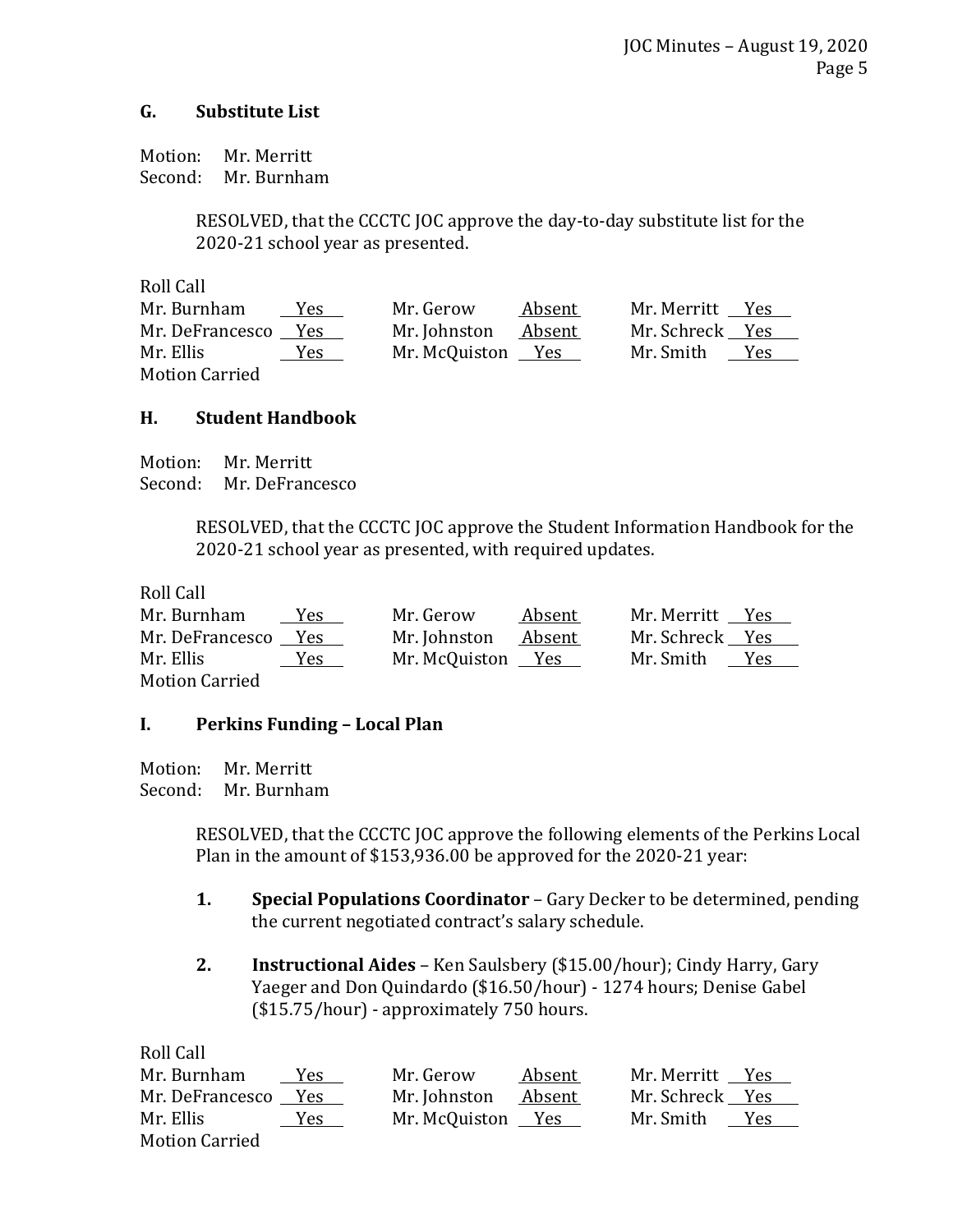## **J. VBA Contract Renewal**

Motion: Mr. Merritt Second: Mr. McQuiston

> RESOLVED, that the CCCTC JOC approve the renewal of the Managed Vision Care contract with VBA (Vision Benefits of America) for an additional two years (December 1, 2020-November 30, 2022) at the same monthly renewal rates.

Roll Call Mr. Burnham Yes Mr. Gerow Absent Mr. Merritt Yes Mr. DeFrancesco Yes Mr. Johnston Absent Mr. Schreck Yes Mr. Ellis Yes Mr. McQuiston Yes Mr. Smith Yes Motion Carried

## **K. Health and Safety Plan**

Motion: Mr. Merritt Second: Mr. McQuiston

RESOLVED, that the CCCTC JOC approve the Health and Safety Plan as presented.

Roll Call Mr. Burnham No Mr. Gerow Absent Mr. Merritt Yes Mr. DeFrancesco No Mr. Johnston Absent Mr. Schreck No Mr. Ellis Yes Mr. McQuiston Yes Mr. Smith Yes Motion Carried

## **L. Revised Adult Education Health and Safety Plan**

Motion: Mr. Merritt Second: Mr. Schreck

> RESOLVED, that the CCCTC JOC approve the Revised Adult Education Health and Safety Plan as presented.

Roll Call

| Mr. Burnham           | <u>Yes</u> | Mr. Gerow         | Absent | Mr. Merritt Yes |            |
|-----------------------|------------|-------------------|--------|-----------------|------------|
| Mr. DeFrancesco       | Yes        | Mr. Johnston      | Absent | Mr. Schreck Yes |            |
| Mr. Ellis             | <u>Yes</u> | Mr. McQuiston Yes |        | Mr. Smith       | <b>Yes</b> |
| <b>Motion Carried</b> |            |                   |        |                 |            |

## **M. PCCD Health and Safety Grant**

Motion: Mr. Merritt Second: Mr. Burnham

> RESOLVED, that the CCCTC JOC approve the acceptance of the COVID-19 Health and Safety Grant from the PCCD (Pennsylvania Commission on Crime and Delinquency) in the amount of \$90,000.00.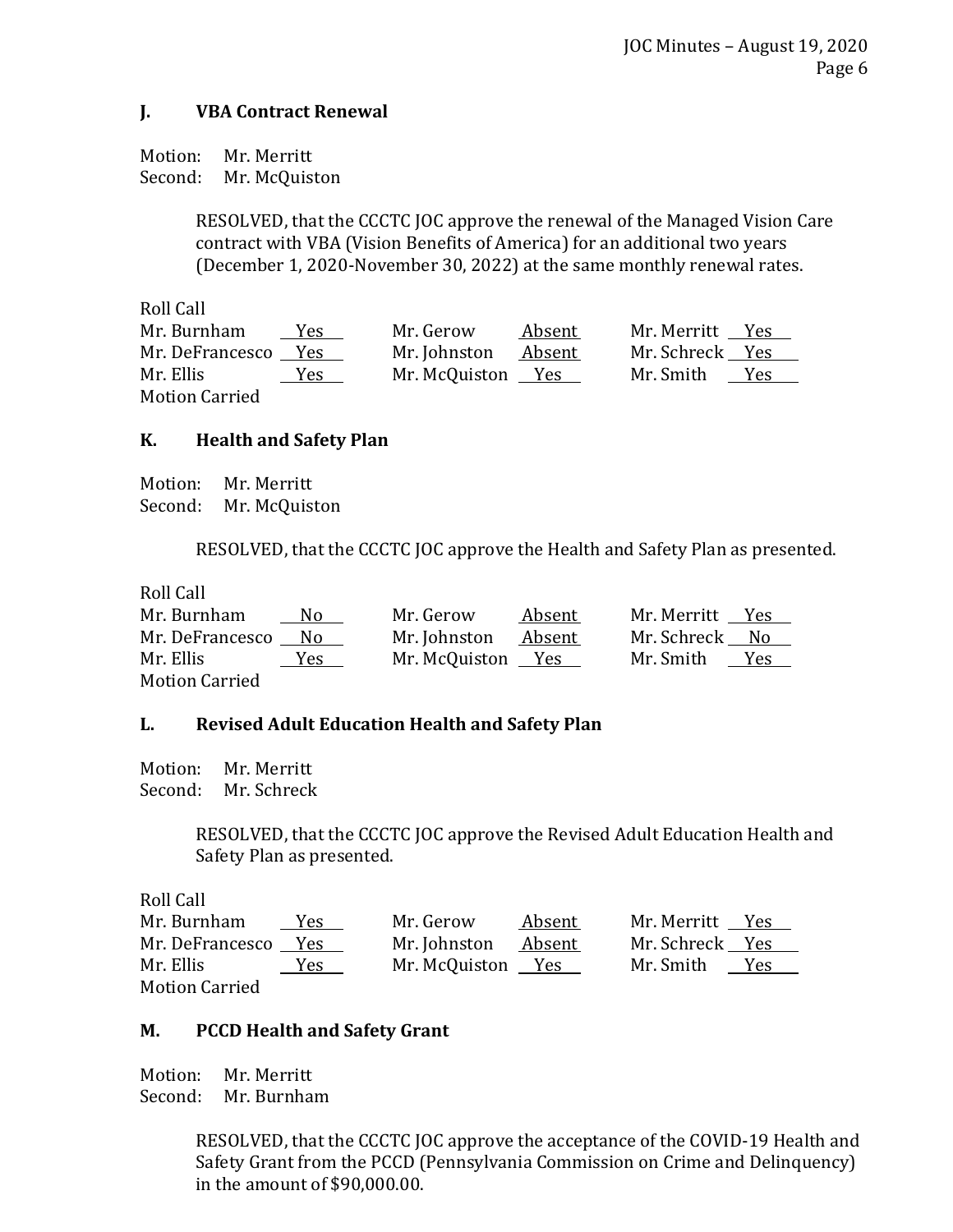| Roll Call             |      |                   |        |                         |  |
|-----------------------|------|-------------------|--------|-------------------------|--|
| Mr. Burnham           | Yes. | Mr. Gerow         | Absent | Mr. Merritt Yes         |  |
| Mr. DeFrancesco       | Yes  | Mr. Johnston      | Absent | Mr. Schreck Yes         |  |
| Mr. Ellis             | Yes  | Mr. McQuiston Yes |        | Mr. Smith           Yes |  |
| <b>Motion Carried</b> |      |                   |        |                         |  |

## **N. Instructional Days/Modification of Calendar – Resolution**

Motion: Mr. Burnham Second: Mr. Schreck

> RESOLVED, that the CCCTC JOC adopt the Resolution to allow continuity of education during the 2020-2021 school year.

Roll Call

| Mr. Burnham           | Yes | Mr. Gerow         | Absent | Mr. Merritt Yes        |  |
|-----------------------|-----|-------------------|--------|------------------------|--|
| Mr. DeFrancesco       | Yes | Mr. Johnston      | Absent | Mr. Schreck Yes        |  |
| Mr. Ellis             | Yes | Mr. McQuiston Yes |        | Mr. Smith          Yes |  |
| <b>Motion Carried</b> |     |                   |        |                        |  |

#### **O. Title IX Resolution**

Motion: Mr. Schreck Second: Mr. Merritt

> RESOLVED, that the CCCTC JOC adopt the Resolution addressing the newly issued United States Department of Education Title IX regulations.

Roll Call

| Mr. Burnham           | Yes        | Mr. Gerow         | Absent | Mr. Merritt Yes |     |
|-----------------------|------------|-------------------|--------|-----------------|-----|
| Mr. DeFrancesco       | Yes        | Mr. Johnston      | Absent | Mr. Schreck Yes |     |
| Mr. Ellis             | <u>Yes</u> | Mr. McQuiston Yes |        | Mr. Smith       | Yes |
| <b>Motion Carried</b> |            |                   |        |                 |     |

## **P. TAP MOU**

Motion: Mr. Merritt Second: Mr. Schreck

> RESOLVED, that the CCCTC JOC approve the Memorandum of Understanding with the PA Department of Education's Bureau of Career and Technical Education for the implementation of a Technical Assistance Program for the Career Center in the 2020-21 school year.

| Mr. Burnham           | Yes  | Mr. Gerow         | Absent        | Mr. Merritt Yes |     |
|-----------------------|------|-------------------|---------------|-----------------|-----|
| Mr. DeFrancesco       | Yes  | Mr. Johnston      | <u>Absent</u> | Mr. Schreck Yes |     |
| Mr. Ellis             | Yes. | Mr. McQuiston Yes |               | Mr. Smith       | Yes |
| <b>Motion Carried</b> |      |                   |               |                 |     |